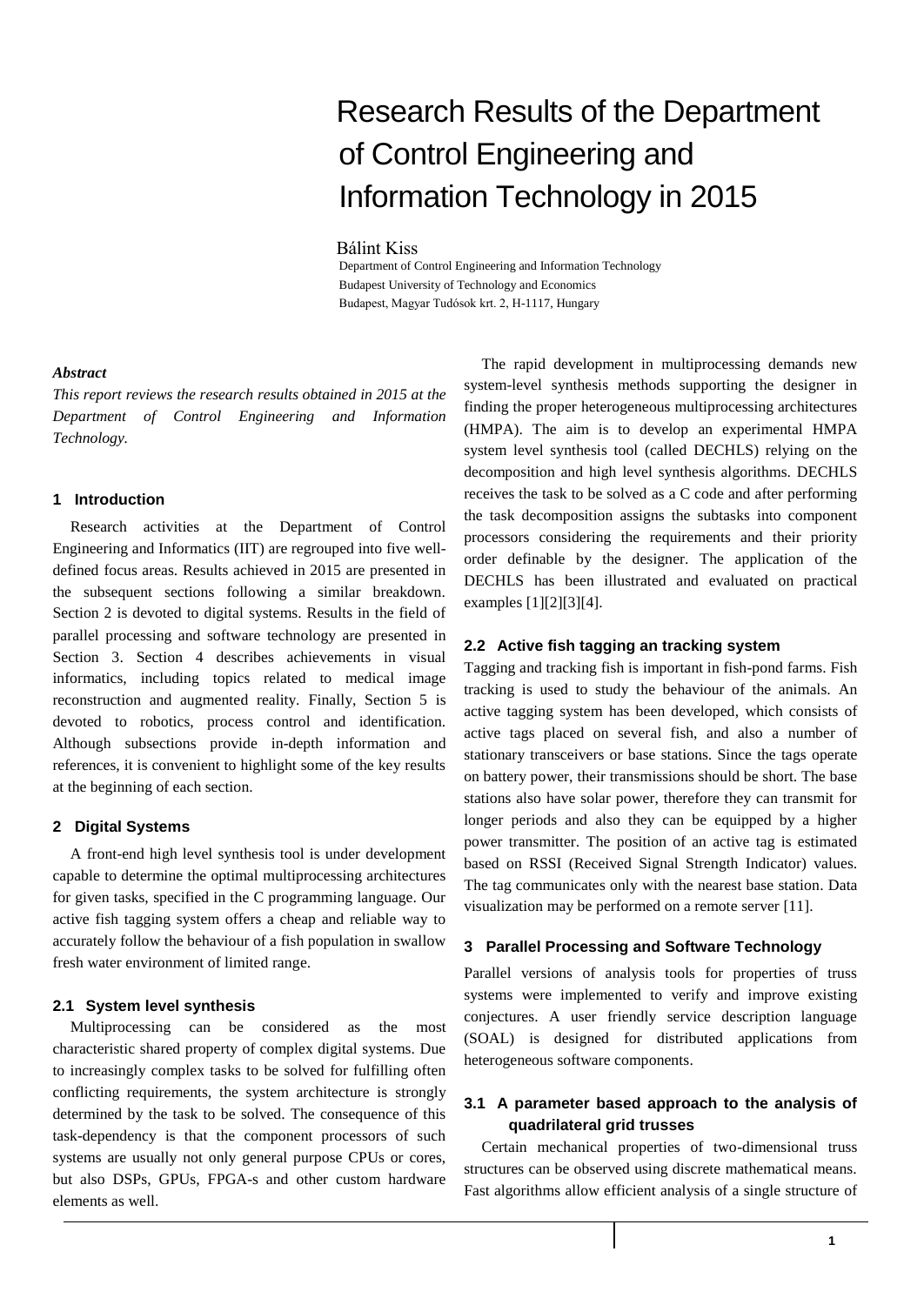higher complexity. We studied the possibility to process a very large number of structures via a distributed execution of such algorithms, taking advantage of high-performance computing infrastructures [\[20\].](#page-3-2)

The identity of the smallest quadrangulation with minimum degree 3 also containing parallel edges is unknown. However, it has already been determined that its order (the number of vertices) is between 11 and 14. We have narrowed this domain by showing that the order is at least twelve [\[21\].](#page-3-3)

## **3.2 Distributed service description language**

Service-Oriented Architecture (SOA) defines a set of principles for connecting distributed software components. Although SOA is primarily implemented by web services, other technologies (REST, WebSockets, CORBA, etc.) are also suitable for implementation. The main challenge in creating a distributed system of services is the lack of user friendly description of the overall system and of the individual service interfaces. Microservices is a new emerging concept for creating distributed applications from heterogeneous software components. As microservices also lack a general description language for defining the components of the application a user friendly distributed service description language has been developed, called SOAL. The language is suitable for defining the architecture of large scale SOA systems and small scale microservice application[s \[22\].](#page-3-4)

#### **3.3 Automated test data generation with JPA**

The availability of appropriate test data is critical in order to develop complex software efficiently. Generally, test data is assembled with time-consuming manual steps, which becomes more and more cumbersome as the system evolves. A new object oriented approach, based on the Java Persistence API has been suggested which may evolve incrementally with the software being developed. In this way the whole development and testing process gets a more natural continuity [\[23\].](#page-3-5)

#### **3.4 Software quality assessment**

We investigated the possibilities to use product-based and process-based software quality approaches in an integrated way. A successful new direction in combining software quality-oriented knowledge and methods was the development of a new methodology based on text analyses and data mining via performing similarity analyses between international quality approaches [\[24\]\[25\]](#page-3-6)[\[26\].](#page-3-7)

## **4 Visual informatics**

The results of the Computer Graphics group cover topics including computer aided geometry design, augmented reality (AR), tomography reconstruction and visualization.

#### **4.1 Computer aided geometric design**

In the field of digital shape reconstruction of CAD models based on measured point clouds, new results emerged in detecting and enforcing various engineering constraints (i.e. parallelism, orthogonality, tangency, best fit coordinate system, symmetry, etc.) [\[8\].](#page-3-8) Designing complex shapes requires interpolating free-form curve networks in 3D. We developed various, new multi-sided transfinite surfacing schemes within a loose cooperation with the Boeing Company and KAUST (Saudi Arabia). Global parameterization (flattening) of complex 3D triangular meshes is an ill-posed problem. New parameterization techniques have been developed to align mesh curves and regions with prescribed geometric entities [\[11\].](#page-3-9) We also studied an important area of combinatorial geometry. Our focus was directed to investigate hard problems to decompose multiple coverings by shapes in the plane [\[9\]\[10\].](#page-3-10)

#### **4.2 3D shape recognition for adaptive tangible AR**

A particular type of AR systems, called Tangible Augmented Reality (TAR) combines the idea of Tangible User Interfaces (TUIs) with Augmented Reality, creating an environment in which users touch real-world objects, while interacting with virtual ones. This allows for intuitive, natural user interfaces, while removing a conflict between different senses. In most cases, however, TAR systems require the preparation of the physical environment in order to function (markers, or special real-world objects). Our goal is to create a system that is able to process a previously unknown environment and find real-world objects that are fitting placeholders for the virtual objects. In our system, the shape of an object or a scene is represented as a graph of primitive shapes (planes, spheres, etc.). The key algorithm is a learning classification that uses 3D shape data to pair virtual and real objects. In our current research, we use node-by-node graph matching to improve accuracy, and to allow for easy alignment of the virtual objects. For this purpose, we proposed a discriminant analysis method that handles between class discrimination and the separation of nodes within a single graph at the same time [\[5\]\[6\].](#page-3-11)

### **4.3 3D reconstruction and AR using depth cameras**

Current depth cameras are able to add geometry information to colour images. To exploit this information, real-time, 3D object reconstruction methods are needed, and the resulting 3D scene can augmented with virtual objects and can be viewed from arbitrary viewpoints. We have developed GPU based algorithms that fused the information of multiple frames, filtered the noisy depth values based on the information of the colour cameras and addressed the occlusion problem [\[12\].](#page-3-12) The models obtained in this way can augment virtual scenes or can be rendered with special techniques, e.g. with nonphotorealistic rendering [\[15\].](#page-3-13)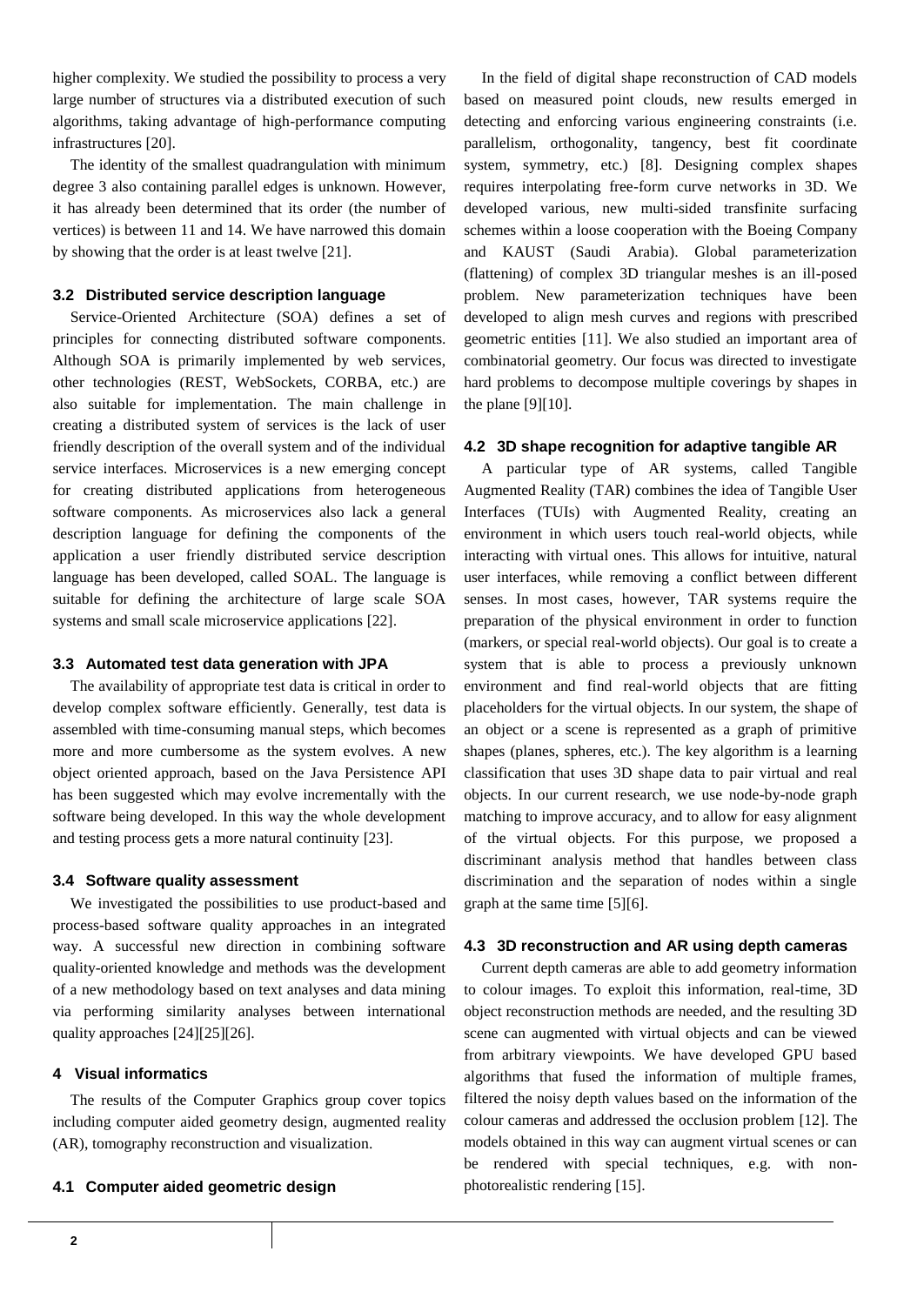#### **4.4 Emission tomography reconstruction**

Positron Emission Tomography (PET or SPECT) aims at the reconstruction of the 3D density of radiotracer materials from the observation of simultaneous gamma-photon detector hits, originating at positron-electron annihilations. The reconstruction process requires the accurate simulation of the complex physical phenomena and an optimization method searching for the maximum-likelihood estimation. Due to the limited allowable radioactive dose, reconstructions are typically of low resolution and noisy. We addressed the problem of dynamic reconstruction, when the time functions of the activity are reconstructed [\[16\].](#page-3-14) We have developed an GPU-based enhancement process that can reduce noise while increase the sharpness of the true signal and significantly increase the resolution using information provided by other, e.g. CT or MRI modalities [\[13\]](#page-3-15) [\[37\].](#page-4-0)

We have adapted the Algebraic Reconstruction Technique (ART) to the optimal BCC lattice and compared it to its traditional implementation on the CC lattice [\[19\].](#page-3-16) On the CC lattice we used a trilinear interpolation kernel, while on the BCC lattice we tested a four-directional box- spline kernel and a trilinear B-spline kernel. The BCC lattice combined with a trilinear B-spline kernel resulted in the most isotropic volume representation.

#### **4.5 Shape-based Interpolation**

We have shown that a shape-based interpolation of 2D and 3D density distributions can be implemented by a distributional interpolation of the Radon transforms. Recently, we have proven that a 3D shape-based interpolation based on this approach is completely consistent as the interpolated 2D projections are the 2D projections of a valid 3D density distribution [\[17\].](#page-3-17) 

# **4.6 Comparison of CC, BCC, and FCC lattices in terms of prealiasing**

Previously, Cartesian Cubic (CC), Body-Centered Cubic (BCC), and Face-Centered Cubic (FCC) lattices have been compared in terms of prealiasing by sampling and reconstructing the well-known Marschner-Lobb (ML) test signal. We have shown that such a comparison gives an unfair advantage to the FCC sampling due to the anisotropic spectrum of the ML signal and the axis-aligned orientation of the sampling lattices. For the sake of a fair comparison, we proposed to rotate the lattices such that the prealiasing effect is maximized on each lattice [\[18\].](#page-3-18)

## **5 Control engineering and robotics**

New methods were developed to manage singular configurations in robot invers kinematics, to model tumor behaviour and control the therapy. A new sensor fusion technique is proposed for under-actuated mechanical systems using unscented Kalman filters.

# **5.1 Developments on the differential solution of the inverse kinematics problem of robot arms**

The problem of finding the joint trajectories for the desired end effector motion for robotic arms is called the inverse kinematics problem. Its solution involves a system of nonlinear equations. An applicable method to solve the inverse kinematics problem is based on the linear approximation of robot motion which may become singular. An earlier regularization technique was developed further for the inverse positioning problem of generic robot arms and for elbow manipulators in particular [\[27\].](#page-3-19) The numerical integration that has to be done after the solution of the linear system was improved by applying the Crank-Nicolson (CN) method so that the convergence of the linearized solution to the real solution is faster compared to the Euler method [\[28\].](#page-3-20)

# **5.2 Modelling and control of physiological processes**

Our research interests covered a wider range of processes relevant to the behaviour and treatment of the human body, including retina function identificatio[n \[14\],](#page-3-21) breath cycle[s \[33\],](#page-4-1) and glucose absorption [\[34\].](#page-4-2)

Developments in antiangiogenic tumor therapy were carried out in cooperation with the Physiological Controls Group from the Óbuda University. A new method was proposed to approximate the tumor volume based on caliper measurement [\[29\]\[30\].](#page-3-22) Application of state-feedback on the linearized Hahnfeldt tumor growth model was analysed, along with the effect of the choice of the operation point used in the linearization. The range of design parameters that result in stable closed-loop was given [\[31\]\[32\].](#page-4-3)

# **5.3 State estimation of under-actuated mechanical systems using Kalman filters**

Under-actuated mechanical systems (e.g. cranes) exhibit oscillatory behaviour. Powerful non-linear feedback techniques require full state information but not all state variables are usually measured, hence some state estimation technique must be applied. The sampling time of the sensors may be different and some sensors may provide measurement information asynchronously. An unscented Kalman filter based sensor fusion method has been developed and successfully tested on a reduced sizes mechanical testbed syste[m \[38\]\[39\].](#page-4-4)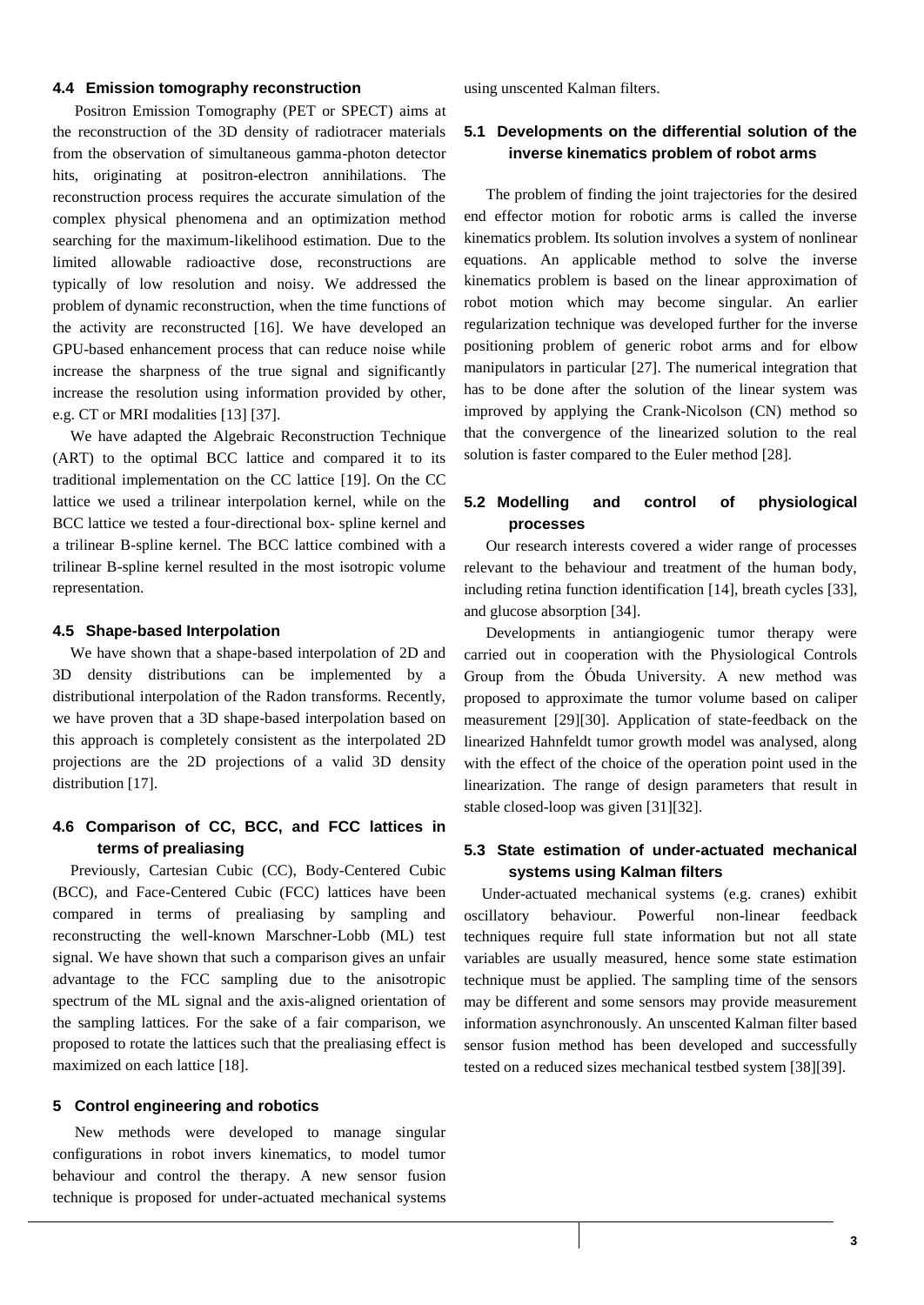## **Reference list**

- <span id="page-3-0"></span>[1] Arató, P., Drexler, D. A. "Comparison of two loop-free decomposition methods." Proceedings of the 10th IEEE International Symposium on Applied Computational Intelligence and Informatics (SACI 2015), Timisoara, Románia, 2015. pp. 477-481.
- [2] Drexler D. A., Arató P. "Loop-free decomposition of directed acyclic graphs." WAIT 2015. pp. 35-40.
- <span id="page-3-1"></span>[3] Drexler D. A., Arató P. "A modified inertial method for loop-free decomposition of acyclic directed graphs." Proceedings of the 5th International Conference on Recent Achievements in Mechatronics, Automation, Computer Sciences and Robotics. 2015. pp. 63-74.
- [4] Arató, P. "System Level Synthesis of Heterogeneous Multiprocessing Architectures." Proceedings of the Workshop on Information Technology and Bionics. Symposium in Memory of Tamás Roska, Budapest, 23- 24 June, 2015.
- <span id="page-3-11"></span>[5] Szemenyei, M., Vajda, F. "Learning 3D Object Recongition Using Graphs Based on Primitive Shapes", WAIT 2015, pp. 187–195.
- [6] Szemenyei, M., Vajda, F. "Dimension Reduction for Structured Composite Classes in Multi-Object Environments", 15th International Conference on Artificial Intelligence, Knowledge Engineering and Data Bases, 2016.
- [7] Rácz, Gy., Pilászy, Gy., Horváth T. I., "Tracking moving objects underwater in shallow lakes" In: WAIT 2015. pp. 101-105.
- <span id="page-3-8"></span>[8] I. Kovács, T. Várady, P. Salvi: Applying geometric constraints for perfecting CAD models in reverse engineering. *GRAPHICAL MODELS,* 82, pp. 44- 57, (2015)
- <span id="page-3-10"></span>[9] I. Kovács, G. Tóth: Multiple coverings with closed polygons. *ELECTRONIC JOURNAL OF COMBINATORICS,* 22:(1), Paper P1.18, (2015)
- [10] I. Kovács: Indecomposable Coverings with Homothetic Polygons. *DISCRETE AND COMPUTATIONAL GEOMETRY,* 53:(4), pp. 817-824, (2015)
- <span id="page-3-9"></span>[11] M. Vaitkus, T. Várady: A General Framework for Constrained Mesh Parameterization. In: SCCG'15, Procs.of 31st Spring Conference on Computer Graphics, ACM, pp. 15-21, (2015)
- <span id="page-3-12"></span>[12] L. Szirmay-Kalos: Filtering and Gradient Estimation for Distance Fields by Quadratic Regression. *PERIODICA POLYTECHNICA ELECTRICAL ENGINEERING AND COMPUTER SCIENCE*, 59: (4) pp. 175-180. (2015)
- <span id="page-3-15"></span>[13] L. Szirmay-Kalos, M. Magdics, B. Tóth: Volume Enhancement with Externally Controlled Anisotropic Diffusion. *VISUAL COMPUTER* (2016).
- <span id="page-3-21"></span>[14] L. Szécsi: GPU Pattern Generation for Retina Stimulation Experiments, In: KEPAF 2015, pp. 388-393.
- <span id="page-3-13"></span>[15] L. Szécsi, M. Szirányi: Tonal Art Maps with Image Space Strokes. In: WAIT 2015. pp. 155-159.
- <span id="page-3-14"></span>[16] B. Parajdi, B. Kovács, L. Szirmay-Kalos: Dynamic PET Reconstruction with Binning in Time. In: WAIT 2015. pp. 185-190.
- <span id="page-3-17"></span>[17] M. J. Tóth, B. Csébfalvi: Distribution Interpolation of the Radon Transforms for Shape Transformation of Gray-Scale Images and Volumes, Lecture Notes in Computer Science, 2015
- <span id="page-3-18"></span>[18] V. Vad, B. Csébfalvi, P. Rautek, E. Gröller: Reproducibility, Verification, and Validation of Experiments on the Marschner-Lobb Test Signal. In: EuroVis Workshop on Reproducibility, Verification, and Validation in Visualization, 2015
- <span id="page-3-16"></span>[19] G. Rácz, B. Csébfalvi: Tomographic Reconstruction on the Body-Centered Cubic Lattice, Spring Conference on Computer Graphics, 23-29, 2015
- <span id="page-3-2"></span>[20] P. Dóbé, G. Domokos, and I. Szeberényi. *A parameter study approach to the analysis of quadrilateral grid trusses*. In: WAIT 2015, pp. 49-57, 2015.
- <span id="page-3-3"></span>[21] R. Kápolnai, G. Domokos, I. Szeberényi. *On the smallest parallel quadrangulation with minimum degree 3*. In: WAIT (2015), pp. 41-43.
- <span id="page-3-4"></span>[22] Balazs Simon, Balazs Goldschmidt: *SOAL: A Distributed Service Description Language*, WAIT 2015. pp. 29-34.
- <span id="page-3-5"></span>[23] Endre Feremcz, Balazs Goldschmidt: Automated Test Data Generation with JPA, In: WAIT 2015. pp. 10-15.
- <span id="page-3-6"></span>[24] Z. Karaffy, K. Balla: Combining text analyses, data mining and machine learning to support process oriented multimodel approaches, In: WAIT 2015.
- [25] Z. Karaffy, K. Balla: Applying Text Analyses and Data Mining to Support Process Oriented Multimodel Approaches, EuroSPI 2015, CCIS 543, pp. 1–13, 2015, DOI: 10.1007/978-3-319-24647-5\_15
- <span id="page-3-7"></span>[26] Z. Karaffy: Applying text analyses and data mining in the field of SW quality assurance, Context Text mining conference, Budapest, 2015
- <span id="page-3-19"></span>[27] D. A. Drexler: Regularization of the differential inverse positioning problem of an elbow manipulator, in Proceedings of the IEEE 13th International Symposium on Intelligent Systems and Informatics, 2015
- <span id="page-3-20"></span>[28] D. A. Drexler, Solution of the closed-loop inverse kinematics algorithm using the Crank-Nicolson method, in Proceedings of the IEEE 14th International Symposium on Applied Machine Intelligence and Informatics, 2016.
- <span id="page-3-22"></span>[29] J. Sápi, T. Ferenci, D. A. Drexler és L. Kovács, "Tumor model identification and statistical analysis," in Proceedings of the IEEE International Conference on Systems, Man, and Cybernetics, 2015.